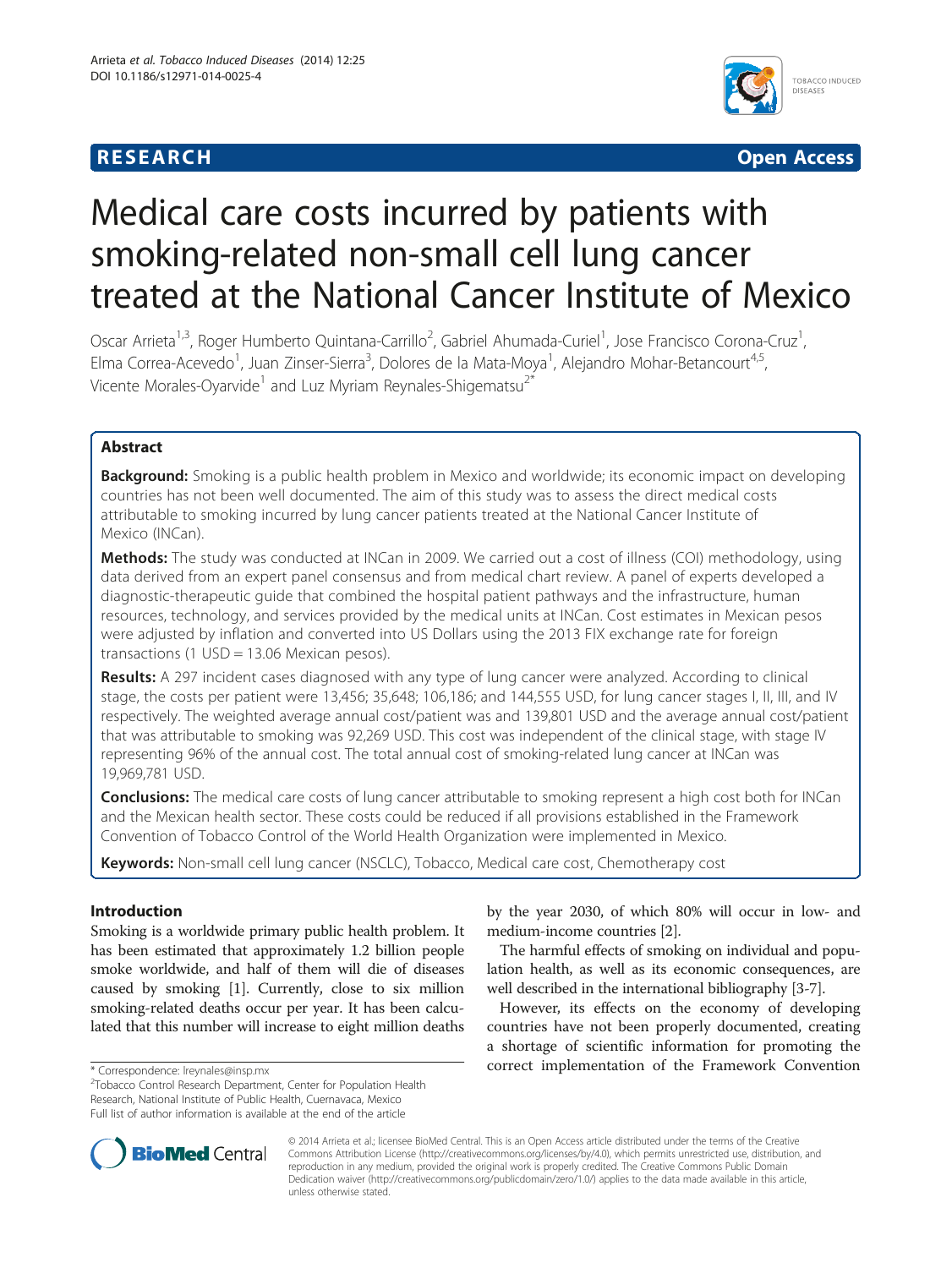of Tobacco Control of the World Health Organization (WHO-FCTC) in Mexico [\[8](#page-6-0)].

Lung cancer (LC) is the main cancer-related cause of death worldwide in both men and women [[9-11](#page-7-0)]. It has been estimated that in 2013, there will be 228,190 new LC cases (118,080 in men and 110,110 in women) and a total of 159,480 deaths due to LC (87,260 in men and 72,220 in women) in the United States [[9\]](#page-7-0). Considering that up to 85% of these tumors are associated with smoking, their incidence has increased in a sustained fashion since 1970. This increase is attributed to the increase in smoking, especially among women [\[10,12-16](#page-7-0)]. A total of 9,148 new cases and 8,807 deaths due to LC were registered in Mexico in 2008 [[10\]](#page-7-0).

LC is classified into two large groups: small cell (SCLC) and non-small cell (NSCLC) lung cancer. The latter represents close to 90% of total LC cases, of which more than 95% of cases are diagnosed at advanced stages in our country [[17,18\]](#page-7-0) and have only a 16% 5-year survival rate [\[10,15,17](#page-7-0)-[20\]](#page-7-0). While the research and development of new therapeutic schemes improve patient quality of life and survival, they also cause a dramatic increase in treatment costs [\[21-24](#page-7-0)].

The National Cancer Institute of Mexico (INCan, for its initials in Spanish) works as the reference site for patients with the most important types of cancer at a national scale. It is implemented with all the necessary human and material resources to provide comprehensive and high quality care for cancer patients. The goal of this study was to assess the direct medical care costs of NSCLC at the INCan that are attributable to smoking.

# Materials and methods

# Study population

To estimate the direct health care costs of Lung cancer at Incan\*, we carried out a cost of illness (COI) methodology, using incidence approach. During 2009, 297 incident cases with any type of NSCLC were admitted. The patient inclusion criteria were as follows: ≥35 years of age, current/past smokers and non-smokers at the time of diagnosis, and subject to medical follow-up for at least one year after diagnosis. All patients were classified as stage I, II, III, or IV, according to the TNM classifications of the 6th edition of the American Joint Committee on Cancer (AJCC) and the Union for International Cancer Control (UICC) [[25](#page-7-0)].

# Experts' panel consensus

The technique based on the nominal group or expert panel consensus [\[26\]](#page-7-0) was used to define the medical and clinic characteristics of a patient diagnosed with NSCLC, which are relevant for cost estimations. For that purpose, a diagnostic-therapeutic guide was defined. This guide

combined the hospital patient pathways and the infrastructure, human resources, technology, and services provided at the INCan.

To do so, the following seven events were defined:

- 1. Outpatient care
- 2. Operating room care (surgery)
- 3. Regular (non-critical care) hospitalization
- 4. Intensive Care Unit (ICU) hospitalization
- 5. Chemotherapy administration
- 6. Radiotherapy treatment
- 7. Palliative care

It is noteworthy that although there is a protocol for smoking cessation in the first and second levels of healthcare including brief advice and psychotherapeutic support; there is not a specialized and integrated protocol for giving up smoking cessation of patients with cancer.

Similarly, for each clinical stage, the human and material resources required were specified in terms of quantity and frequency. The medical and nursing procedures for the medical care of each patient were further defined. The panel of experts established the units of measure, the quantity used, and the duration of the prescribed medication.

## Cost estimates

The finance department at the INCan provided cost information regarding the different medical services, materials, medications, and human resources, as well as the current fixed costs of the institution. The cost assessment was conducted from the perspective of the healthcare service provider using the cost of illness (COI) methodology. To determine the costs, a micro-costing model was developed, and the total costs of the disease were incorporated from the unit costs of the services provided using the bottom-up methodology [[27,28](#page-7-0)]. Cost estimates in Mexican pesos were adjusted by inflation and converted into US Dollars using the 2013 FIX exchange rate for foreign transactions (1 USD = 13.06 Mexican pesos).

#### Medical event cost estimates

The unit cost estimates determining the total cost of the disease were calculated using an accounting model [[29,30](#page-7-0)]. The accounting model included the annual salary of the human resources, which included social benefits. The capital costs (equipment and installation) were depreciated and prorated according to the equivalent annual cost (EAC) methodology [\[27,31\]](#page-7-0). The cost estimates of the medications and required materials were conducted based on the INCan's consolidated. The unit of measure was hour/activity (hour/consultation, hour/surgery, hour/regular hospitalization, hour/ICU hospitalization, hour/chemotherapy, hour/radiotherapy, and hour/palliative care).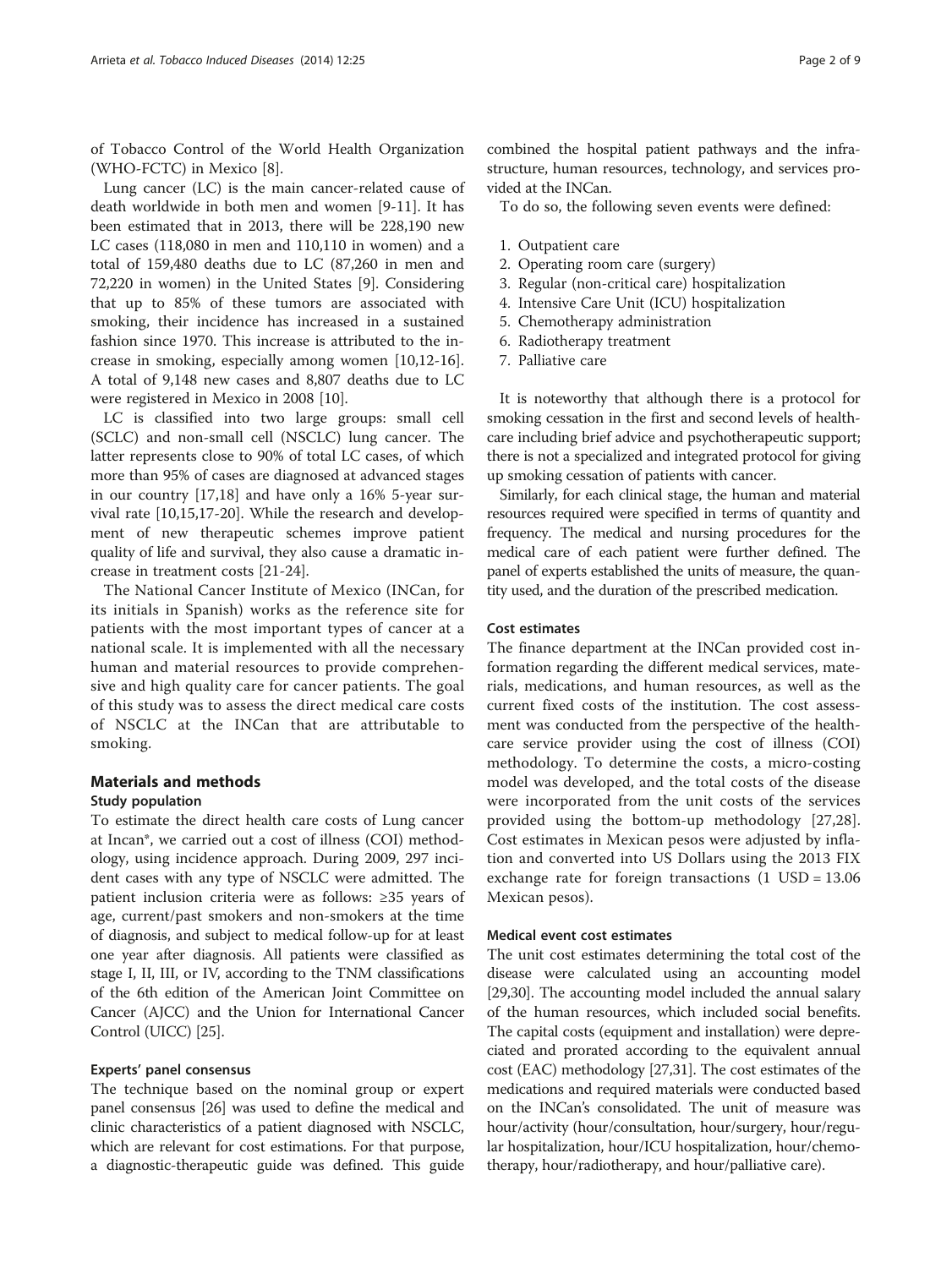The following equation was applied to estimate the cost of medical events:

$$
MEC_{\text{esptr}} = \sum_{r=1}^{n_2} RU_{\text{esptr}} * UC_{\text{esptr}}
$$

Where:

- $MEC_{esphnr}$  = Medical event cost per patient, according to the type of disease
- $RU_{estnr}$  = Resource utilization for the medical care of the event; according to the type of disease
- $UC_{\text{esptnr}} =$  Unit price or cost per resource unit used for patient care; according to the type of disease

 $d =$ Disease

=Disease severity: Stage I, II, III, and IV

 $p =$ Number of patients

t = Type of medical event: outpatient, operating room, regular hospitalization, ICU hospitalization, chemotherapy, radiotherapy, or palliative care

 $n =$  Number of medical events {*Number of events*/ $l = i$ }  $\{1, 2, \ldots n_2\}$ 

= Resources used during medical care

#### Average cost estimate per case

After estimating the costs of the medical event, the average annual cost per patient by NSCLC disease stage was calculated. The average cost per patient according to NSCLC stage was calculated using the following equation:

$$
MEAC_{es} = \frac{\sum_{p=1}^{n_1} \sum_{n=1}^{n_2} MEC_{est}}{n_{est}}
$$

Where:

 $MEAC_{est}$  = Medical event average cost  $MEC_{\text{esptr}}$  = Medical event cost for one patient, according to disease severity

= Number of patients  $\{1,2...n_1\}$ 

= Number of medical events {Number of events/ $l = i$ }  $\{1, 2, \ldots n_2\}$ 

 $n_{est}$  = Number of patients undergoing the event, according to disease severity

# Case-specific cost estimate, according to disease severity

Once the unit cost of the medical event was obtained, the average annual cost per case was calculated using the frequency of event occurrence reported by the panel of experts. The average cost per patient according to the clinical stage of the disease was obtained using the following equation:

$$
ACDS_{es} \frac{\sum_{p=1}^{n_1} \sum_{t=1}^{8} \sum_{m=1}^{n_2} MECP_{estm}}{n_{es}}
$$

Where:

 $ACDS_{es}$  = Average cost, according to disease severity  $MECP_{\text{esptnr}}$  = Medical event cost per patient, according to the stage of the disease

 $=$  Patients {1,2,... $n_1$ }

 $t =$  Type of medical event: outpatient, operating room, regular hospitalization, ICU hospitalization,

chemotherapy, radiotherapy, or palliative care

= Number of medical events {Number of events/ $l = i$ }  $\{1, 2, \ldots n_2\}$ 

= Number of patients per event, according to disease severity

# Total cost of disease at the INCan

The total cost was obtained by multiplying the average annual cost per patient by the number of new NSCLC cases in 2009. These costs were weighted according to the patient distribution by medical event and disease stage. In addition, while the study ran between 2009 and 2010, costs were adjusted for inflation and estimated at USD 2013. The total cost of the disease was calculated using the following equation:

$$
TCD_e = \sum_{s=1}^{6} ACDS_{es} * N_{es}
$$

Where:

 $TCD_e$  = Total cost of disease

 $ACDS_{es}$  = Average cost, according to disease severity

 $N_{es}$  = Number of patients per event, according to disease severity

# Cost of disease attributable to smoking

The Population Attributable Fraction (PAF) represents the proportion of NSCLC cases that can be attributed to a causal factor, which in this case is smoking [[32](#page-7-0)-[35](#page-7-0)]. Reynales-Shigematsu et al [\[36\]](#page-7-0) previously estimated the smoking-attributable fraction (SAF) for NSCLC in the Mexican population ages 35 to 65 that were covered by the Mexican Social Security Institute (IMSS, for its initials in Spanish). The weighted SAF value for NSCLC estimated for Mexico was 0.66 (CI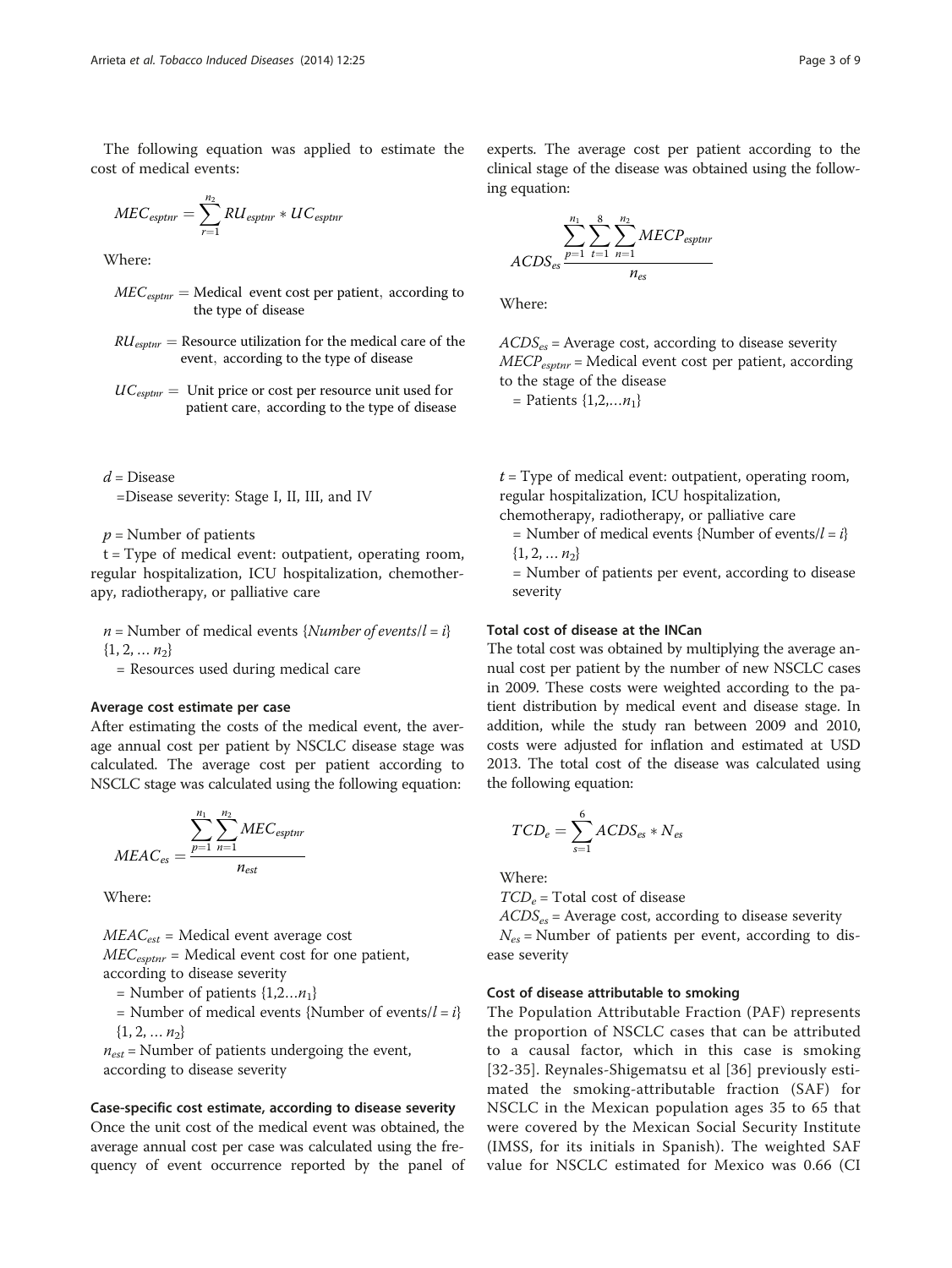0.58-0.73). This value was used to estimate the NSCLC costs associated with smoking.

### Total smoking-attributable NSCLC cost at the INCan

Finally, to calculate the cost associated with smoking, the NSCLC SAF was multiplied by the total cost of NSCLC using the following equation:

 $SDC_e = TCD_e * SAF_e$ 

Where:

 $SDC_e$  = Smoking-related cost of disease  $TCD<sub>e</sub>$  = Total cost of disease  $SAF_e =$  Smoking-attributable fraction

#### Results

Out of a total of 297 patients diagnosed with NSCLC, 1.2% of the cases were detected at an early stage (I and II); 16% had locally advanced disease (stage III); and 82% presented with metastatic disease (stage IV).

The number of patients undergoing different medical events is described in Table 1.

The average length of stay for hospitalized patients with NSCLC was 22 days. The average daily medical care cost per patient was 3,328 USD (1,580-4,501 USD), out of which 2,196 USD (1,043-2,971 USD) was attributable to smoking. The total cost of hospitalization represented only 2% of the total medical care cost (TMCC) attributable to smoking. Chemotherapy was the most costly treatment for patients with stage III and IV NSCLC, with an average annual medical care cost (AAMCC) of 47,768 USD and 83,868 USD, respectively.

The AAMCC per NSCLC patient was 139,801 USD (13,456-144,555 USD), and the AAMCC per NSCLC patient attributable to smoking was 92,269 USD (8,881- 95,406 USD), disregarding the clinical stage of the disease.

The patients with stage III and IV NSCLC were the most costly, reaching an AAMCC of 106,186 USD and 144,555 USD, respectively. However, surgical procedures and chemotherapy treatment were the most costly for patients in stages I and II (Table [2\)](#page-4-0).

For patients with stage I disease, surgical treatment represented 78.7% of the total cost. For stages II and III, surgical treatment and chemotherapy represented 71.5% and 65.1% of the total annual cost, respectively. For stage IV, outpatient consultations and chemotherapy represented 75.0% of the total costs (Figure [1](#page-4-0)).

The TMCC for patients with a first-time diagnosis of NSCLC was 30,257,245 USD, while the TMCC attributable to smoking was 19,969,781 USD (Table [3\)](#page-5-0).

For the same calendar year, stage IV LC due to smoking was the most costly, representing 63.6% of the TMCC.

An interesting fact is that the medical care costs in public hospitals, such as the INCan, are split between

Table 1 NSCLC Total medical events at INCan in 2009

| Event                                       | No.     |
|---------------------------------------------|---------|
| <b>Outpatient care</b>                      | 297     |
| Operating room care (surgery)               | 20      |
| Regular (non-critical care) hospitalization | 192     |
| Intensive Care Unit (ICU) hospitalization   | $10 \,$ |
| Chemotherapy administration                 | 240     |
| Radiotherapy treatment                      | 168     |
| <b>Palliative care</b>                      | 240     |

the patient and the institution. The division is based on a payment level category assigned to the patient: the patient's payments increase proportionally with the treatment costs, thus decreasing the institutional costs.

Despite some patients being classified as level 1, the patient's cost percentage is approximately 70%, given that medication costs (which account for most of the costs) are not subsidized by the INCan (Figure [2\)](#page-5-0).

#### **Discussion**

This study provides the first detailed cost estimate for the medical care of NSCLC attributable to smoking at an oncology center in Mexico. The results of this study show that the annual costs attributable to smoking are high for patients with newly diagnosed NSCLC, exceeding 18 million USD (235 million Mexican pesos). The medical care costs for recently diagnosed LC patients are mainly due to surgical and chemotherapy treatments.

In Mexico, during 2013, the medical care costs for NSCLC attributable to smoking, as estimated by the Social Security Administration of the Mexican Secretariat of National Defense (SEDENA, for its initials in Spanish), were 2.1 million USD (28.4 million Mexican pesos, calculated based on an exchange rate of 1 USD = 13.06 Mexican pesos, according to the information provided by the Bank of Mexico [Banxico] for 2013). That same year, the Mexican Institute for Social Security and Services for State Workers (ISSSTE, for its initials in Spanish) estimated the costs associated with NSCLC attributable to smoking to be 2.8 million USD (36.7 million Mexican pesos) [\[37\]](#page-7-0).

The differences in the total treatment costs for NSCLC in third-level hospitals in Mexico (IMSS, ISSSTE, and SEDENA), which were calculated using the same cost estimate methodology, are mainly due to changes in unit costs and the frequency of use of the different resources. Direct cost accounting varies with the level of human resource specialization, the implementation of diagnostic and treatment guidelines, and the unit costs of medication and equipment (e.g., unit costs for stents) at each institution. Indirect cost accounting varies with the available hospital infrastructure (e.g., number of beds for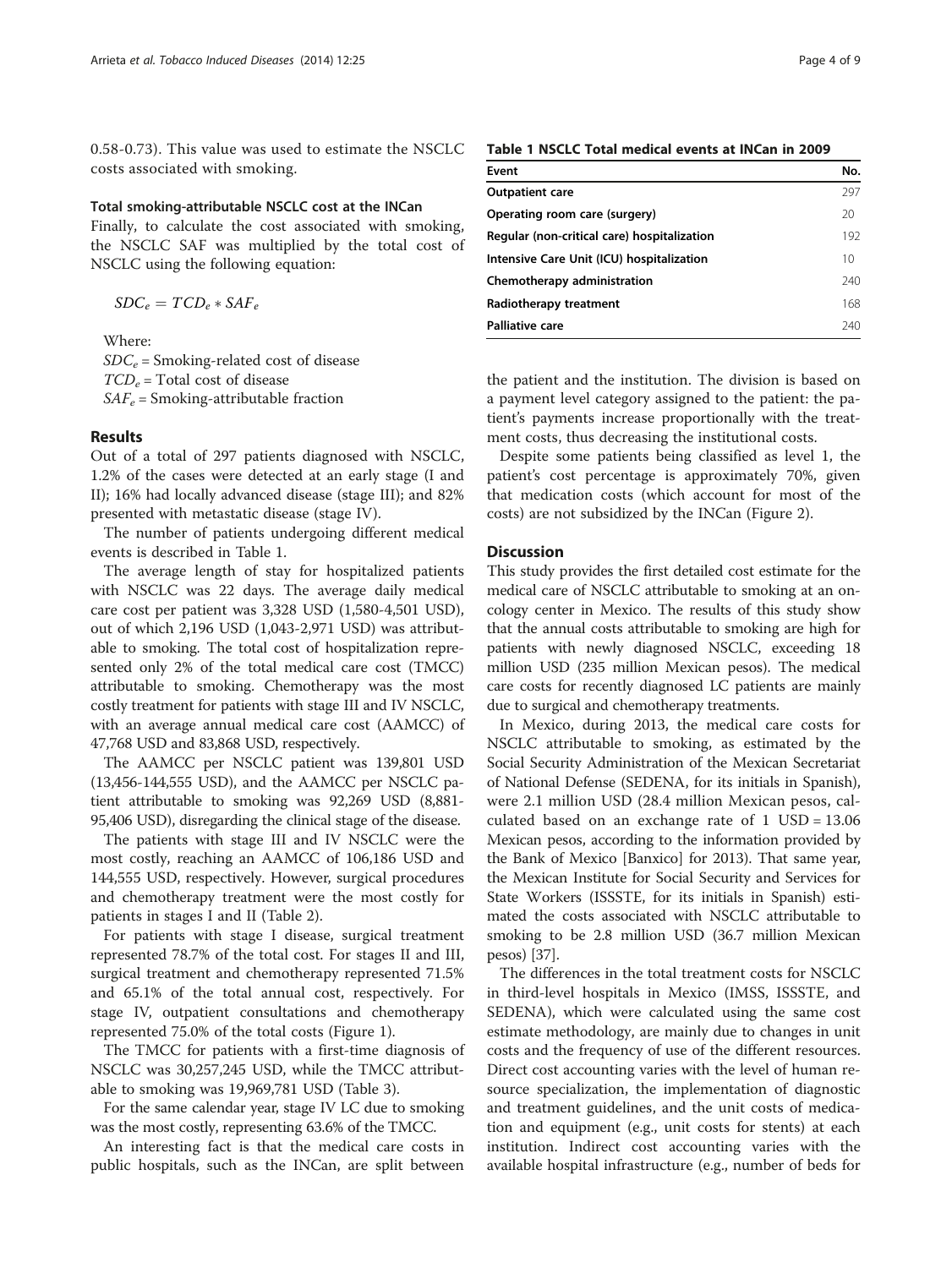Lung cancer stages +

| - בשווש כשווככו אנטשכא<br>Event type           |                          | $\mathbf{I}$ | Ш            | IV                       | LC                            |                |                |
|------------------------------------------------|--------------------------|--------------|--------------|--------------------------|-------------------------------|----------------|----------------|
|                                                | Annual cost average      |              |              |                          | Weighted annual cost average* | <b>Minimum</b> | <b>Maximum</b> |
| Outpatient care                                | \$1,280.75               | \$2,948.96   | \$15,129.26  | \$24,606.10              | \$23,623.40                   | \$1,280.78     | \$24,606.10    |
| Regular (non-critical care)<br>hospitalization | \$1,580.50               | \$4,501.53   | \$2.892.15   | \$3,359.66               | \$3,328.02                    | \$1,580.39     | \$4,501.53     |
| Operating room care (surgery)                  | \$10,595.24              | \$10.816.84  | \$21,328.31  | $\overline{\phantom{a}}$ | \$11,510.31                   | \$10.595.24    | \$21,328.31    |
| Intensive Care Unit<br>(ICU) hospitalization   |                          | \$2,723.22   | \$2,723.22   | \$2,723.22               | \$2,723.22                    |                |                |
| Chemotherapy administration                    | $\overline{\phantom{a}}$ | \$14,658.14  | \$47,768.79  | \$83,868.53              | \$81,240.02                   | \$14,658.14    | \$83,868.53    |
| Radiotherapy treatment                         | $\sim$                   |              | \$9,245.79   | \$17,522.05              | \$16,902.06                   | \$9,245.79     | \$17,522.05    |
| Palliative care                                | $\sim$                   |              | \$7,099.35   | \$12,475.91              | \$12,192.94                   | \$7.099.35     | \$12,475.91    |
| Case total                                     | \$13,456.39              | \$35,648,68  | \$106.186.76 | \$144,555.47             | \$139,801.87                  | \$13,456.39    | \$144,555.47   |

<span id="page-4-0"></span>Table 2 Annual average cost according to clinical stage and medical event per NSCLC patient at INCan. 2013

The cost was estimated in Mexican pesos 2009 and was adjusted by inflation for 2013 using the official INPC and inflation rate established by

INEGI <http://www.inegi.org.mx/sistemas/indiceprecios/CalculadoraInflacion.aspx>.

Currency Dec 2013: USA dollar, 1 dollar = 13.06 Mexican pesos. Exchange according to Bank of Mexico (Banxico) information.

hospitalization purposes, operating rooms, and intensive care units) and the high-cost technology used for diagnostic and treatment procedures. In addition to the aforementioned data, it must be taken into consideration that the analysis of every epidemic must include the disease incidence and prevalence rates, as well as its etiology and its impact on population health. Tobacco addiction can be considered the worst-ever epidemic for humanity. Thus, the most appropriate way to approach it is not only by recognizing its health consequences but also by understanding how the tobacco industry manipulates the most vulnerable groups, altering the image of the disease-causing agent [[12,38](#page-7-0)].

In the last 100 years, lung cancer went from being a medical rarity to the main cause of death from cancer in the world. This increase was achieved by the introduction of smoking into our society during the first half of the 20th century, when the proportion of male smokers was as high as 60% [[38,39](#page-7-0)]. According to the National Addiction Survey of 2011 in Mexico, the prevalence of smokers in the population (ages 12 to 65) was 21.7% [[16](#page-7-0)]. This percentage represents a population of 17.3 million Mexican smokers. In 1989, only 25% of smokers started smoking at age 12, while in 2011, this fraction had increased to 50%. That same year, 25,383 deaths due to smoking were registered, of which 5,615 were

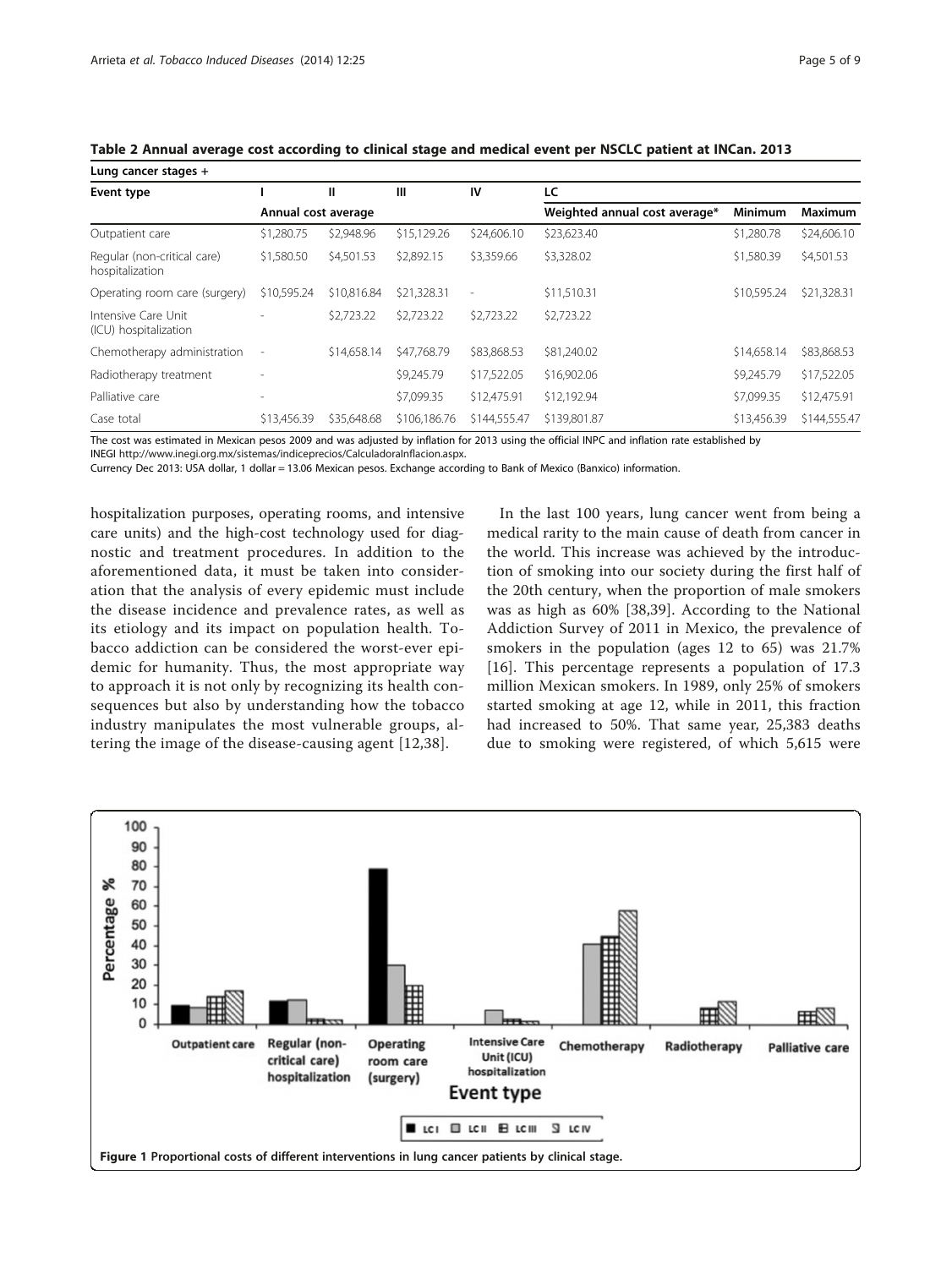<span id="page-5-0"></span>Table 3 Total costs according to NSCLC clinical stage at INCan. 2013

| $Stage+$          | Annual total cost | Annual total cost due to tobacco |
|-------------------|-------------------|----------------------------------|
| LC I              | \$48,617.17       | \$32,087.28                      |
| $\perp$ C $\perp$ | \$80,957.16       | \$53,431.72                      |
| $\perp$ C III     | \$985,634.28      | \$650,518.63                     |
| <b>ICIV</b>       | \$29,142,036.54   | \$19,233,744.07                  |
| Total             | \$30,257,245.15   | \$19,969,781.81                  |

The cost was estimated in Mexican pesos 2009 and was adjusted by inflation for 2013 using the official INPC and inflation rate established by INEGI [http://www.inegi.org.mx/sistemas/indiceprecios/CalculadoraInflacion.aspx.](http://www.inegi.org.mx/sistemas/indiceprecios/CalculadoraInflacion.aspx)

Currency Dec 2013: USA dollar, 1 dollar = 13.06 Mexican pesos. Exchange according to Bank of Mexico (Banxico) information.

+ Structure established by the Lung Cancer experts of the INCan and the CIE-10 2009.

\* Obtained with tobacco attributable fraction of LC, calculated for national IMSS; 0.66. Reynales et al.

due to cancer. These results suggest that smoking is the main etiological factor for the top 10 causes of morbidity and mortality in Mexico [\[16](#page-7-0)].

Despite the existing sub-registry, the Mexican National Institute of Statistics and Geography (INEGI, for its initials in Spanish) reported that in 2008, there were more than 9,000 LC-related deaths in our country. This number represents the second most frequent cause of cancer-related death in males and the third most frequent one in women, after prostate and breast/uterine cancer, respectively [[40](#page-7-0)]. In contrast to developed countries, such as the United States (U.S.) or Europe, where 85% of LC is associated with smoking, only 66% of LC cases in our country were found to be due to smoking. While there are other risk factors, such as wood smoke exposure [\[18,41](#page-7-0)], secondhand smoke [\[18,42\]](#page-7-0), and tuberculosis [[43](#page-7-0)], the role of tobacco as a disease-causing agent cannot be overlooked.

If we compare NSCLC to breast and colorectal cancer, where advances in treatment have doubled the patient

survival rates [[9,10,44,45](#page-7-0)], the impact of treatment on the survival of patients with NSCLC is limited. In the 1960s, the 5-year survival rate was 12%, while it is currently 16% [[42](#page-7-0)]. Furthermore, smoking is not only associated with LC development but is also strongly linked to genetic alterations within the lung tumors themselves, such as K-Ras mutations [\[46\]](#page-7-0), which turn them into more aggressive cancers with poor response to treatment [\[47](#page-7-0)].

Even if the present study did not take them into account, in recent years, the use of targeted therapies has been shown to improve the survival of NSCLC patients with specific mutations that make them ideal candidates for said treatments [\[46,48-52\]](#page-7-0). However, these medications are extremely costly and, generally, poorly accessible to the Mexican population. This problem is particularly serious in a developing country, such as ours, where the cost of medications is similar to their cost in developed countries. For example, the cost of erlotinib 150 mg (an epidermal growth factor receptor [EGFR] inhibitor) is 3,100 USD in the U.S. and close to 3,000 USD in Mexico. However, the minimum daily wage for 2013 in the U.S. is approximately 9 USD/hour [\[53\]](#page-7-0), while in our country, it is 0.57 USD/hour [\[54\]](#page-7-0). This difference deepens the existing inequality for the optimal management of LC patients associated with the cost of these types of therapy.

Worldwide, tobacco control policies have evolved as evidence of the harmful health effects of smoking has arisen. The objectives of these policies are to keep the nonsmoking population from consuming tobacco while helping active smokers quit this habit. These policies include information and education about the risks of smoking, smoking bans in public spaces, blocking smoking advertisements on television, adding warning labels to cigarette packs, and raising taxes on tobacco producers. These public policy measures have decreased smoking in several developed countries [[38](#page-7-0),[55](#page-8-0)]. Unfortunately, the opposite has happened in developing countries, where the number of

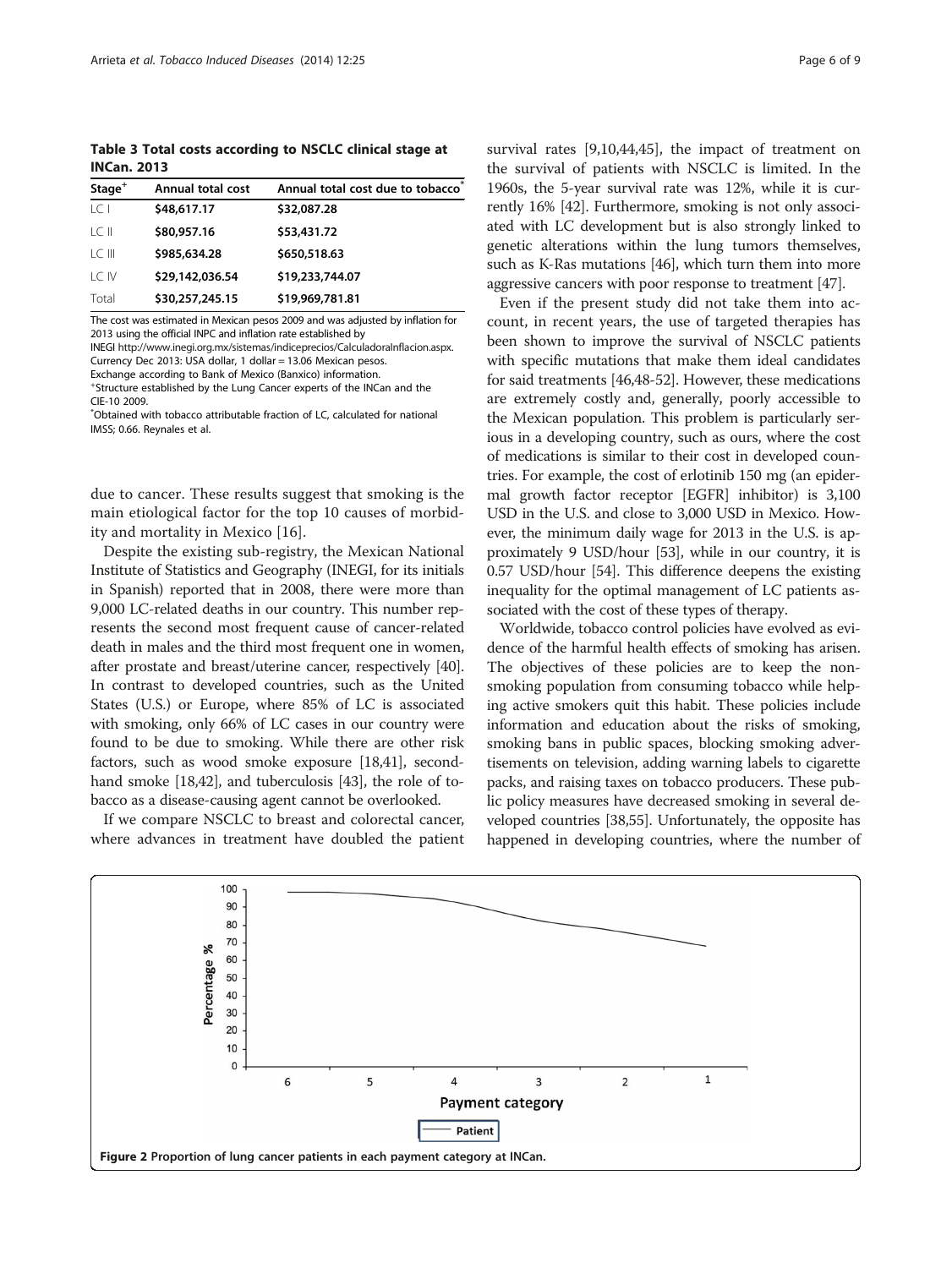<span id="page-6-0"></span>smokers has increased, especially among women and teenagers. This increase is mainly due to the tactics employed by the tobacco industry and the lack of effective public policies [1,8[,56-58\]](#page-8-0).

Finally, in order to address the generalizability of the study is is important to mention that, in Mexico, health care is mainly delivered throughout three institutions: the Mexican Institute for Social Security (IMSS), the Institute for Social Security and Services for Civil Servants (ISSSTE) and the Health Department (SSA). The IMSS is responsible for the health care of 40% of the population, whereas the ISSSTE attends 35% and the SSA the remaining 25% of the mexican population. The INCan, belongs to the health department. However, is noteworthy that there are significant differences for NSCLC treatment among those institutions. Also, there are several strengths to this study; it is the first cost estimate study for NSCLC using the COI methodology in a thirdlevel medical service center in Mexico covering the population without social security benefits; employing a more precise methodology for estimating costs, given that it used the information in the medical records of patients. This information allowed a greater precision in the diagnosis and classification of cases, as well as in the actual frequency of use of different medical resources. Our study used financial information to estimate the medical care costs due to smoking at an institutional and national level.

Our results provide a powerful argument that endorses and supports public health policies against smoking. Our cost information is useful and necessary for estimating the national budget and how it will be utilized. The health sector needs to invest in the treatment and prevention of NSCLC over the next decades. Lastly, our results will allow future cost-effectiveness and cost-benefit studies to be conducted, which will allow assessment of the economic impact of tobacco control policies in Mexico over the last 5 years. The medical care costs of NSCLC attributable to smoking at the INCan are high. These increased costs should prompt the authorities to implement strategies and prevention programs following the better practices recommended by the WHO-FCTC. The prevention and control of all modifiable risk factors related to NSCLC (wood smoke, alcohol abuse, and smoking) will not only benefit morbidity and mortality rates but will also represent an important reduction in healthcare costs at a national level.

This study illustrates the high cost of medical care for a disease that is largely attributable to smoking. A malignant tumor can be prevented in more than 80% of cases. The medical care costs reported in this study are catastrophic for any patient without health insurance. It should be noted that this analysis took only tangible costs into account. Indirect costs due to premature death, early

#### Conclusion

The medical care costs incurred by patients with lung cancer and a smoking history represent a heavy burden for both the INCan and the Mexican health care system. Efforts to enforce the provisions established in the Framework Convention of Tobacco Control of the World Health Organization should be pursued in order to significantly reduce these costs.

#### Competing interests

This project was funded by the Mexican Council Against Tobacco ("Consejo Mexicano para el Control del Tabaquismo", in Spanish). The authors have no financial relationships with the sponsor and have no financial or nonfinancial conflicts of interests pertaining to this manuscript. The publication of study results was not contingent on the sponsor's approval or censorship of the manuscript.

#### Authors' contributions

Design and conception of the study: LMRS. Analysis of data: OA, RHQC, GAC, VMO. Interpretation of data: OA, RHQC, GAC, JFCC, ECA, JZS, DMM, AMB, VMO, LMRS. Drafting and revision of the manuscript: OA, RHQC, GAC, JFCC, ECA, JZS, DMM, AMB, VMO, LMRS. Acquisition of data: OA, RHQC, JZS, DMM, ECA, JCC. Final approval of the manuscript: OA, RHQC, GAC, JFCC, ECA, JZS, DMM, AMB, VMO, LMRS.

#### Author details

<sup>1</sup> Clinic of Thoracic Oncology, National Cancer Institute of Mexico (INCan) Mexico City, Mexico. <sup>2</sup>Tobacco Control Research Department, Center for Population Health Research, National Institute of Public Health, Cuernavaca, Mexico.<sup>3</sup> Medical Oncology Department, National Cancer Institute of Mexico (INCan), Mexico City, Mexico. <sup>4</sup> Head of the Epidemiology Unit, National Cancer Institute of Mexico (INCan), Mexico City, Mexico. <sup>5</sup>National Autonomous University of Mexico (UNAM), Mexico City, Mexico.

#### Received: 30 May 2014 Accepted: 5 December 2014 Published online: 04 February 2015

#### References

- 1. Eriksen M, MacKay J, Ross H: The tobacco atlas. American Cancer Society: Atlanta; 2013.
- 2. Mathers CD, Loncar D: Projections of global mortality and burden of disease from 2002 to 2030. PLoS Med 2006, 3(suppl):e442.
- 3. Centers for Disease Control and Prevention (CDC): Smoking-attributable mortality, years of potential life lost, and productivity losses–United States, 2000-2004. MMWR Morb Mortal Wkly Rep 2008, 57:1226–1228.
- 4. Callum C, Boyle S, Sandford A: Estimating the cost of smoking to the NHS in England and the impact of declining prevalence. Health Econ Policy Law 2011, 6:489–508.
- 5. Ruff LK, Volmer T, Nowak D, Meyer A: The economic impact of smoking in Germany. Eur Respir J 2000, 16:385–390.
- Neubauer S, Welte R, Beiche A, Koenig HH, Buesch K, Leidl R: Mortality, morbidity and costs attributable to smoking in Germany: update and a 10-year comparison. Tob Control 2006, 15:464–471.
- 7. Banegas JR, Diez-Gañan L, Bañuelos-Marco B, González-Enríquez J, Villar-Álvarez F, Martín-Moreno JM, Córdoba-García R, Pérez-Trullén A, Jiménez-Ruiz C: Mortalidad atribuible al consumo de tabaco en España en 2006. Med Clinc (Barc) 2011, 136:97–102.
- 8. Jimenez-Ruiz JA, Saenz de Miera B, Reynales-Shigematsu LM, Waters HR, Hernández-Avila M: The impact of taxation on tobacco consumption in Mexico. Tob Control 2008, 17:105–110.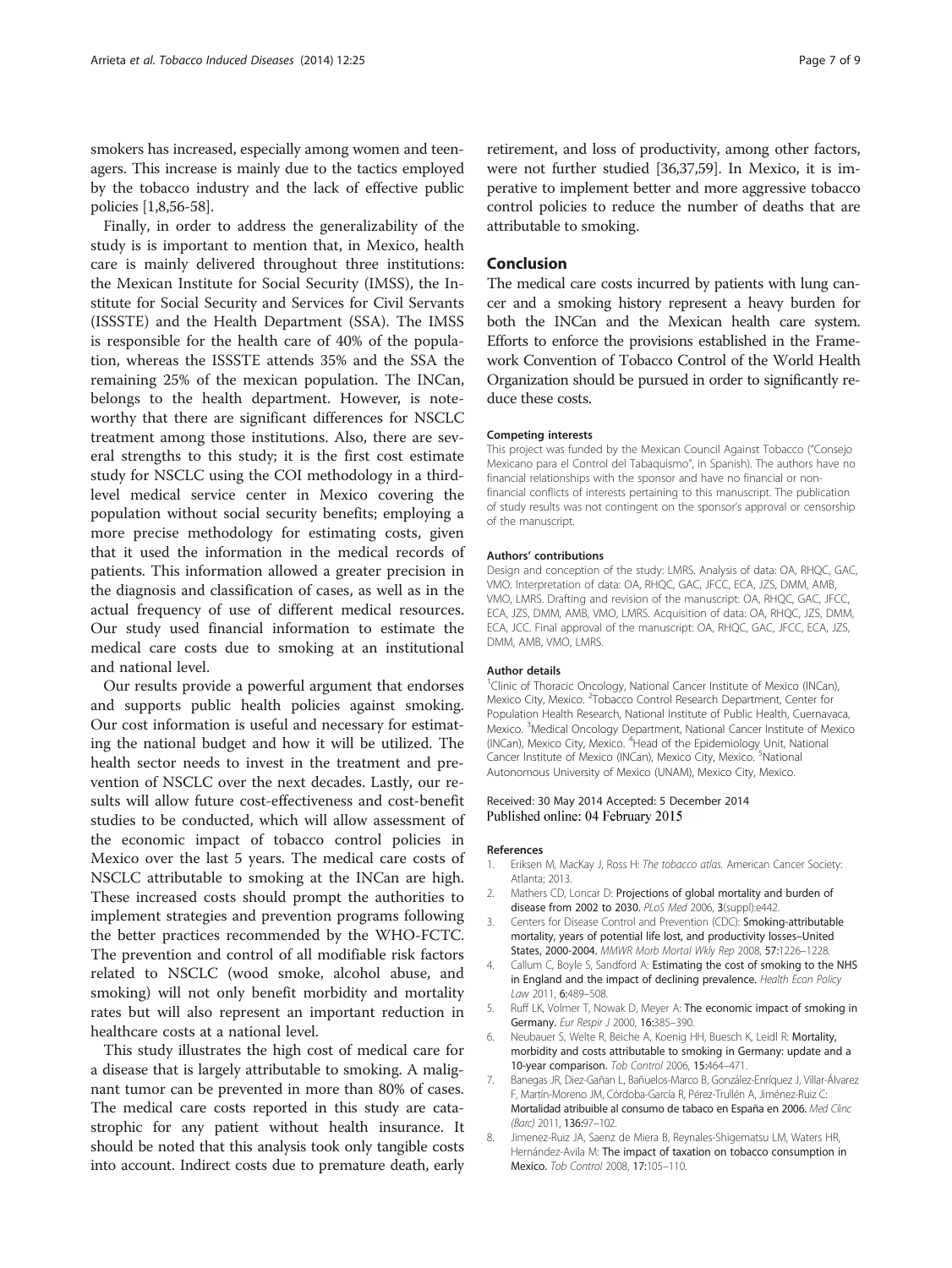- <span id="page-7-0"></span>9. Siegel R, Naishadmham D, Jemal A: Cancer Statistics, 2013. CA Cancer J Clin 2013, 59:225–249.
- 10. GLOBOCAN 2012 v1.0, Cancer Incidence and Mortality Worldwide: IARC CancerBase No. 11. [[http://globocan.iarc.fr\]](http://globocan.iarc.fr)
- 11. American Cancer Society: Cancer Facts and Figures 2012. Atlanta: American Cancer Society; 2012.
- 12. The MPOWER package: WHO report on the global tobacco epidemic. Geneva: World Health Organization; 2008.
- 13. Ruiz-Godoy L, Rizo Rios P, Sanchez-Cervantes F, Osornio-Vargas A, García-Cuellar C, Meneses García A: Mortality due to lung cancer in Mexico. Lung Cancer 2007, 58:184–190.
- 14. Valdes N, Sanchez S: El tabaco y las adolescentes: tendencias actuales. Organizacion Panamericana de la Salud: Washington; 1999.
- 15. Medina F, Salazar M: Frecuencia y patron cambiante del cancer pulmonar en Mexico. Salud Publica de Mex 2000, 42:333–336.
- 16. Lazcano-Ponce E, Reynales-Shigematsu LM, Guerrero-López CM, Vallejo-Mateos A, Muños-Hernández JA, BarrientosGutiérrez T, Thrasher-La Fontaine J, Arillo-Santillán E, Pérez-Hernández R, Sáenz-de-Miera-Juárez B: Encuesta Nacional de Adicciones 2011: tabaco. Cuernavaca, México: Instituto Nacional de Salud Pública, 2013.
- 17. Arrieta O, Guzman-de Alba E, Alba-Lopez LF, Acosta-Espinoza A, Alatorre-Alexander J, Alexander-Meza JF, Allende-Pérez SR, Alvarado-Aguilar S, Araujo-Navarrete ME, Argote-Greene LM, Aquino-Mendoza CA, Astorga-Ramos AM, Austudillo-de la Vega H, Avilés-Salas A, Barajas-Figueroa LJ, Barroso-Quiroga N, Blake-Cerda M, Cabrera-Galeana PA, Calderillo-Ruíz G, Campos-Parra AD, Cano-Valdez AM, Capdeville-García D, Castillo-Ortega G, Casillas-Suárez C, Castillo-González P, Corona-Cruz JF, Correa-Acevedo ME, Cortez-Ramírez SS, de la Cruz-Vargas JA, de la Garza-Salazar JG, et al: Consenso nacional de diagnostico y tratamiento del cancer de pulmon de celulas no pequeñas. Rev Invest Clin 2013, 65(Suppl):S5–S84.
- 18. Arrieta O, Campos-Parra AD, Zuloaga C, Avilés A, Sánchez-Reyes R, Manríquez ME, Covián-Molina E, Martínez-Barrera L, Meneses A, Cardona A, Borbolla-Escoboza JR: Clinical and pathological characteristics, outcome and mutational profiles regarding non-small-cell lung cancer related to wood-smoke exposure. J Thorac Oncol 2012, 7:1228–1234.
- 19. Lazcano Ponce EC, Tovar Guzman V, Meneses Gonzalez F, Rascon Pacheco RA, Hernandez Avila M: Trends of lung cancer mortality in Mexico. Arch Med Res 1997, 28:565–570.
- 20. Medina FM, Barrera RR, Morales JF, Echegoyen RC, Chavarría JG, Rebora FT: Primary lung cancer in Mexico city: a report of 1019 cases. Lung Cancer 1996, 14:185–193.
- 21. Carlson JJ, Veenstra DL, Ramsey SD: Pharmacoeconomic evaluations in the treatment of non-small cell lung cancer. Drugs 2008, 68:1105–1113.
- 22. Campos-Parra AD, Cruz-Rico G, Arrieta O: Personalized treatment in non-small cell lung cancer. Rev Invest Clin 2012, 64:377–386.
- 23. Jäkel A, Plested M, Dharamshi K, Modha R, Bridge S, Johns A: A systematic review of economic evaluations in second and later lines of therapy for the treatment of non-small cell lung cancer. Appl Health Econ Health Policy 2013, 11:27–43.
- 24. Zeng X, Karnon J, Wang S, Wu B, Wan X, Peng L: The cost of treating advanced non-small cell lung cancer: estimates from the chinese experience. PLoS One 2012, 7:e48323.
- 25. Sobin LH, Wittekind C: TNM Classification of Malignant Tumours. New York: International Union Against Cancer/Wiley-Blackwell; 2002.
- 26. Fink A, Kosecoff J, Chassin M, Brook RH: Consensus methods: characteristics and guidelines for use. Am J Public Health 1984, 74:979–983.
- 27. Eisenberg JM: Clinical economics. A guide to the economic analysis of clinical practices. JAMA 1989, 262:2879–2886.
- 28. Oostenbrink JB, Koopmanschap MA, Rutten FF: Standardisation of costs: the Dutch manual for costing in economic evaluations. Pharmacoeconomics 2002, 20:443–454.
- 29. Jones J, Hunter D: Consensus methods for medical and health services research. BMJ 1995, 311:376–380.
- 30. Mogyorosy Z, Smith P: The main methodological issues in costing health care services: a literature review. York: The University of York Centre for Health Economics; 2005.
- 31. Drummond M, O'Brien B, Stoddart GL, Torrance GW: Metodos para la evaluación económica de los programas de asistencia sanitaria. Madrid: Ediciones Diaz de Santos; 2001.
- 32. Llorca J, Fariñas-Alvarez C, Delgado-Rodriguez M: Fraccion atribuible poblacional: calculo e interpretacion. Gac Sanit 2001, 15:61–67.
- 33. Warner KE, Hodgson TA, Carroll CE: Medical costs of smoking in the United States: estimates, their validity, and their implications. Tob Control 1999, 8:290–300.
- 34. Jha P, Chaloupka F: Tobacco Control in Developing Countries. Oxford: Oxford University Press; 2000.
- 35. Research for International Tobacco Control. At what cost? The economic impact of tobacco use on national health systems, societies and individuals: a summary of methods and findings. Ottawa: RITC Monograph Series No. 1, International Development Research Centre, 2003.
- 36. Reynales-Shigematsu LM, Rodriguez-Bolaños Rde L, Jiménez JA, Juárez-Márquez SA, Castro-Ríos A, Hernández-Avila M: Health care costs attributable to tobacco consumption on a national level in the Mexican Social Security Institute. Salud Publica Mex 2006, 48(Suppl):S48–S64.
- 37. Reynales LM, Thrasher JF, Lazcano E, Hernandez M: Salud publica y tabaquismo, volumen I. Politicas para el control del tabaco en Mexico. Mexico: Instituto Nacional de Salud Publica; 2012.
- 38. Samet JM: Tobacco smoking: the leading cause of preventable disease worldwide. Thorac Surg Clin 2013, 23:103–112.
- 39. Dresler C: The changing epidemic of lung cancer and occupational and environmental risk factors. Thorac Surg Clin 2013, 23:113–122.
- 40. Instituto Nacional de Estadística, Geografía e Informática, 2009. [[www.inegi.org.mx](http://www.inegi.org.mx)]
- 41. Arrieta O, Martinez-Barrera L, Treviño S, Guzman E, Castillo-Gonzalez P, Rios-Trejo MA, Flores-Estrada D, Téllez E, Gonzalez C, de la Cruz Vargas J, la Rosa CH G-D, Hernandez-Pedro N, Morales-Barrera R, De la Garza J: Wood-smoke exposure as a response and survival predictor in erlotinib-treated non-small cell lung cancer patients. J Thorac Oncol 2008, 3:887–893.
- 42. Bosetti C, Rodriguez T, Chatenoud L, Bertuccio P, Levi F, Negri E, La Vecchia C: Trends in cancer mortality in Mexico, 1981-2007. Eur J Cancer Prev 2011, 20:355–363.
- 43. Yu YH, Liao CC, Hsu WH, Chen HJ, Liao WC, Muo CH, Sung FC, Chen CY: Increased lung cancer risk among patients with pulmonary tuberculosis: a population cohort study. J Thorac Oncol 2011, 6:32-37.
- Siegel R, DeSantis C, Virgo K, Stein K, Mariotto A, Smith T, Cooper D, Gansler T, Lerro C, Fedewa S, Lin C, Leach C, Cannady RS, Cho H, Scoppa S, Hachey M, Kirch R, Jemal A, Ward E: Cancer treatment and survivorship statistics, 2012. CA Cancer J Clin 2012, 62:220–241.
- 45. Jemal A, Center MM, DeSantis C, Ward EM: Global patterns of cancer incidence and mortality rates and trends. Cancer Epidemiol Biomarkers Prev 2010, 19:1893–1907.
- 46. Arrieta O, Cardona AF, Federico Bramuglia G, Gallo A, Campos-Parra AD, Serrano S, Castro M, Avilés A, Amorin E, Kirchuk R, Cuello M, Borbolla J, Riemersma O, Becerra H, Rosell R, CLICaP: Genotyping non-small cell lung cancer (NSCLC) in Latin America. J Thorac Oncol 2011, 6:1955–1959.
- 47. Campos-Parra AD, Zuloaga C, Manriquez ME, Avilés A, Borbolla-Escoboza J, Cardona A, Meneses A, Arrieta O: KRAS Mutation as the biomarker of response to chemotherapy and EGFR-TKIs in patients with advanced non-small cell lung cancer: clues for its potential use in second-line therapy decision making. Am J Clin Oncol, in press
- 48. Korf BR, Rehm HL: New approaches to molecular diagnosis. JAMA 2013, 309:1511–1521.
- 49. Yao S, Zhu Y, Chen L: Advances in targeting cell surface signaling molecules for immune modulation. Nat Rev Drug Discov 2013, 12:130–146.
- 50. Chung C, Christianson M: Predictive and prognostic biomarkers with therapeutic targets in breast, colorectal, and non-small cell lung cancers: a systemic review of current development, evidence, and recommendation. J Oncol Pharm Pract 2014, 20:11-28.
- 51. Li T, Kung HJ, Mack PC, Gandara DR: Genotyping and genomic profiling of non-small-cell lung cancer: implications for current and future therapies. J Clin Oncol 2013, 31:1039–1049.
- 52. Cagle PT, Allen TC: Lung cancer genotype-based therapy and predictive biomarkers: present and future. Arch Pathol Lab Med 2012, 136:1482–1491.
- 53. Minimum Wages Laws in the States Wage and Hour Division. United States Department of Labor. [\[http://www.dol.gov/whd/minwage/america.](http://www.dol.gov/whd/minwage/america.htm#Consolidated) [htm#Consolidated](http://www.dol.gov/whd/minwage/america.htm#Consolidated)]
- 54. Salarios Minimos 2014. Servicio de Administracion Tributaria. [[http://www.sat.gob.mx/informacion\\_fiscal/tablas\\_indicadores/Paginas/](http://www.sat.gob.mx/informacion_fiscal/tablas_indicadores/Paginas/salarios_minimos.aspx) [salarios\\_minimos.aspx](http://www.sat.gob.mx/informacion_fiscal/tablas_indicadores/Paginas/salarios_minimos.aspx)]